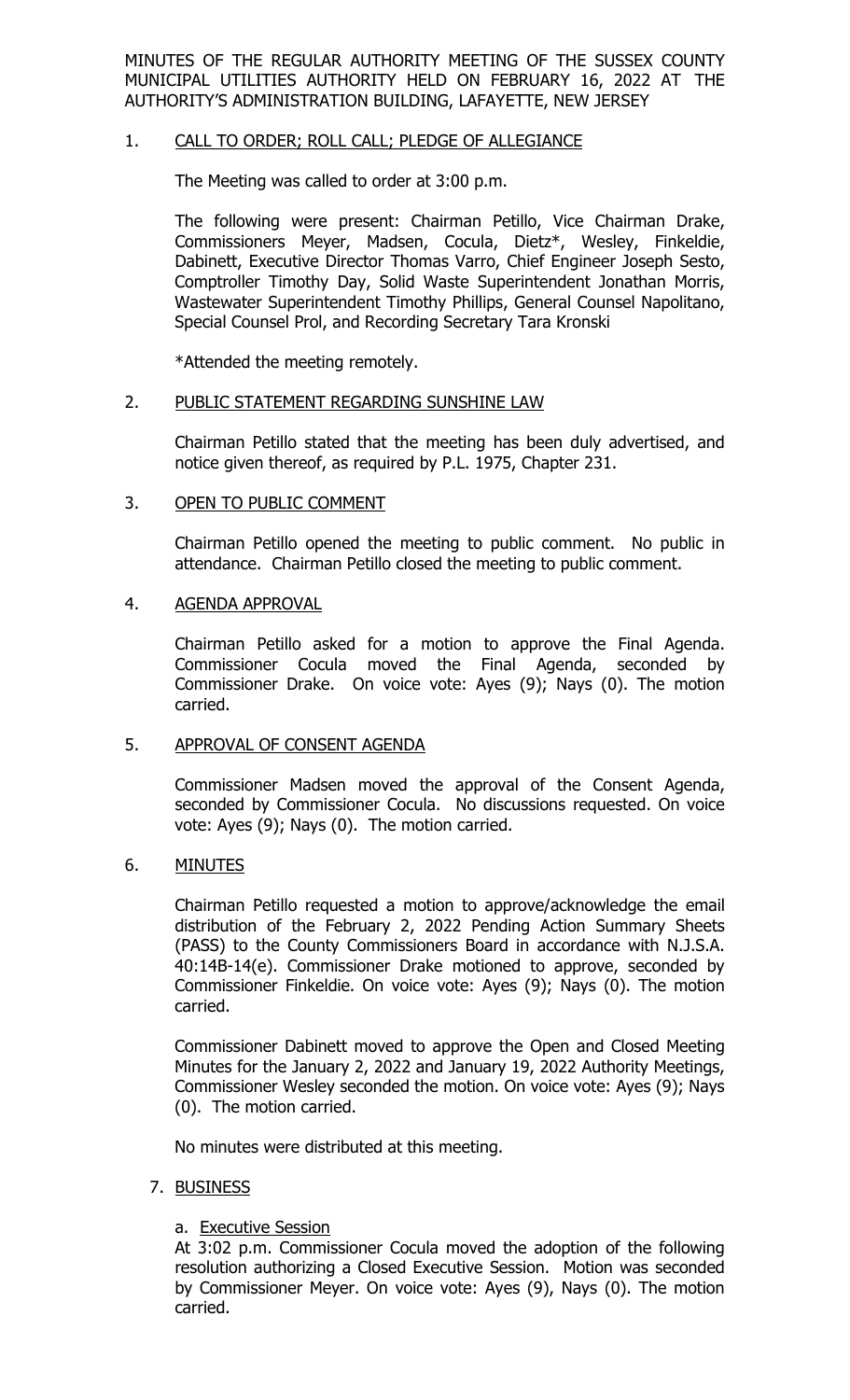Chairman Petillo noted the Closed Session should be approximately 60 minutes and discussions shall include: Upper Wallkill Nitrate Permit Limitations Litigation, Sparta Township-White Deer Plaza Connection, and Personnel Items.

#22-057 RESOLUTION RE: AUTHORIZING CLOSED EXECUTIVE **SESSION** 

At 4:30 p.m. Commissioner Cocula moved to adjourn the Closed Session, seconded by Commissioner Dabinett. On voice vote: Ayes (9), Nays (0). The motion carried.

Chairman Petillo confirmed discussions held as specifically set forth in the resolution authorizing Closed Executive Session: Upper Wallkill Nitrate Permit Limitations Litigation, Sparta Township-White Deer Plaza Connection, and Personnel Items.

b. Wastewater Program

### **Superintendent's Report**

Mr. Phillips gave a status report on the Hamburg P.S., and the contractor is still working on the project which has been slightly delayed. The project should be completed next week with no added costs to the Authority.

Mr. Phillips indicated that the Mt. Creek garage is adjacent to the Vernon Pump Station, and during plowing, the fence was damaged by Mt. Creek equipment. Mr. Phillips requested that they fix the fence correctly, and Mt. Creek offered to reimburse the Authority for rebuild work. The Authority's insurance carrier was notified.

### **Executive Director's Report**

Mr. Varro reviewed a Wallkill River Watershed Management Group resolution to authorize preparation and submittal of grant application to water bank restoration projects in the Papakating Creek and watershed areas. Commissioner Drake moved the resolution, seconded by Commissioner Madsen. On roll call: Ayes (9) Commissioners Meyer, Madsen, Cocula, Dietz, Petillo, Drake, Wesley, Finkeldie, Dabinett. The resolution passed.

#22-058 RESOLUTION RE: PREPARATION AND SUBMITTAL OF A GRANT PROPOSAL TO THE NEW JERSEY DEPARTMENT OF ENVIRONMENTAL PROTECTION FOR THE 2020 – 2022 DIVISION OF WATERSHED PROTECTION AND RESTORATION WATER QUALITY RESTORATION GRANTS RFP

### **Chief Engineer's Report**

Mr. Sesto reported on an application received for SCMUA endorsement for an amendment to the county water quality management plan for a site specific warehouse in Sparta Township which is outside of the SCMUA's Sewer Service Area. Diamond Chip Realty has indicated that all wastewater shall be treated on site by a MBR system to groundwater discharge. Mr. Sesto has reviewed the application, and is acceptable to the SCMUA, and SCMUA endorsement resolution is contingent upon PAC approval and receipt of review fee. Commissioner Cocula moved the resolution, seconded by Commissioner Dabinett. On roll call: Ayes (7) Commissioners Meyer, Madsen, Cocula, Dietz, Petillo, Wesley, Dabinett; Nays (0); Abstain (2) Commissioners Drake, Finkeldie. The resolution passed.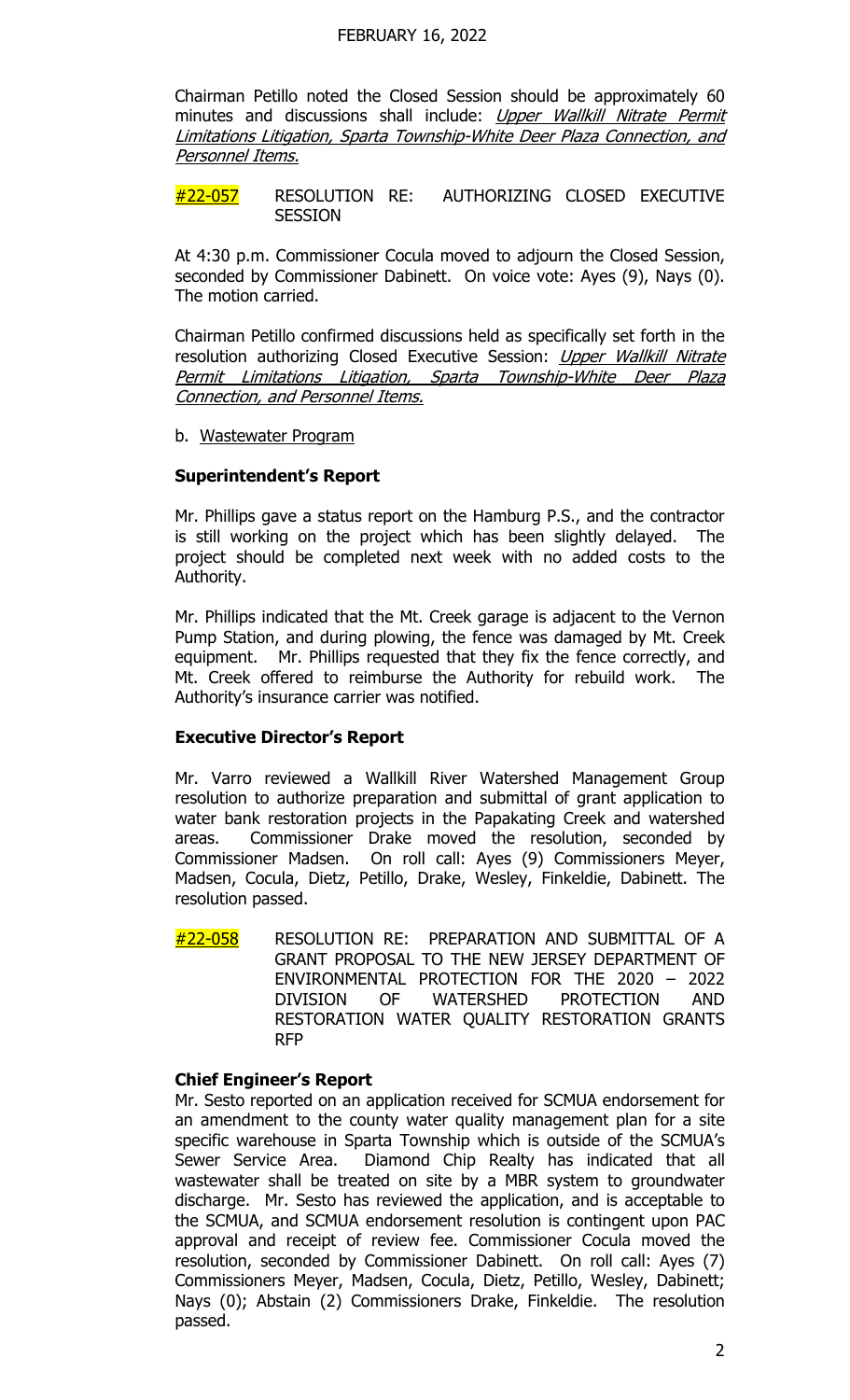### #22-059 RESOLUTION RE: SCMUA ENDORSEMENT OF THE DIAMOND CHIP REALTY AMENDMENT TO THE SUSSX COUNTY WATER QUALITY MANAGEMENT PLAN (WQMP)

### **Comptroller's Report**

Mr. Day prepared a resolution to amend the FY2022 Upper Wallkill Budget to move funding between line items to fund the next phase of the electrical pole replacement project. The total budget amount has not changed. The resolution shall be forwarded to the State for approval. Commissioner Drake moved the resolution, seconded by Commissioner Madsen. On roll call: On roll call: Ayes (9) Commissioners Meyer, Madsen, Cocula, Dietz, Petillo, Drake, Wesley, Finkeldie, Dabinett. The resolution passed.

### #22-060 RESOLUTION RE: AMENDING THE SCMUA'S FY2022 UPPER WALLKILL FACILITIES BUDGET

c. Solid Waste Program

# **Superintendent's Report**

Mr. Morris reported on the opportunity to provide cooking oil recycling at the Recycling Center. The current motor oil vendor, Loeffel's Oil, offered a receptacle to collect cooking oil for residential disposal/recycling. Loeffel's oil would do the pumping and cleaning of the tank, with the Authority receiving \$0.40/gallon. Commissioner Drake moved to accept the proposal from Loeffel's, Commissioner Madsen seconded. On voice vote: On voice vote: Ayes (9); Nays (0). The motion carried.

# **Chief Engineer's Report**

Chief Engineer Sesto reported on the Leachate Pump Station/Force Main Project (#446), and reminded Commissioners the pipeline start-up was on January 19<sup>th</sup>. Force Main is running well with minimal issues. Currently he is working with the Contractor reviewing the extensive punch-list items. SCMUA pump trucks are off the road.

Mr. Sesto gave a status report on the Landfill Expansion Project (#551), and noted some weather related issues with recent snow/ice. Joe indicated that a weather extension request was received from the Contractor on February  $6<sup>th</sup>$ . Results of storms on  $1/16$  and 18 calendar days was requested due to the effect of the snow delaying the aggregate on all the side slopes. All other work has been completed. The milestone to install the aggregate material on the side slopes is now set for February 24th.

# **Comptroller's Report**

Mr. Day reported that the Authority's Bond Counsel prepared two resolutions for consideration for the next step to authorize additional \$2 million for further funding for the leachate force main project. It was indicated that the \$2 million is reimbursable to the SCMUA by the NJ I-Bank under the original application. Commissioner Cocula moved both resolutions to execute loan agreement, and to increase the NJ I-Bank Note. Commissioner Meyer seconded the motion. On roll call: Ayes (9) Commissioners Petillo, Madsen, Cocula, Dietz, Meyer, Drake, Wesley, Finkeldie, Dabinett; Nays(0); Abstain (0). The following resolutions passed.

#22-061 RESOLUTION RE: THE SUSSEX COUNTY MUNICIPAL UTILITIES AUTHORITY AMENDING AND SUPPLEMENTING THE 2020 NJIB NOTE RESOLUTON (AS DEFINED HEREIN) TO INCREASE THE AMOUNT OF NOTES AUTHORIZED BY \$2,000,000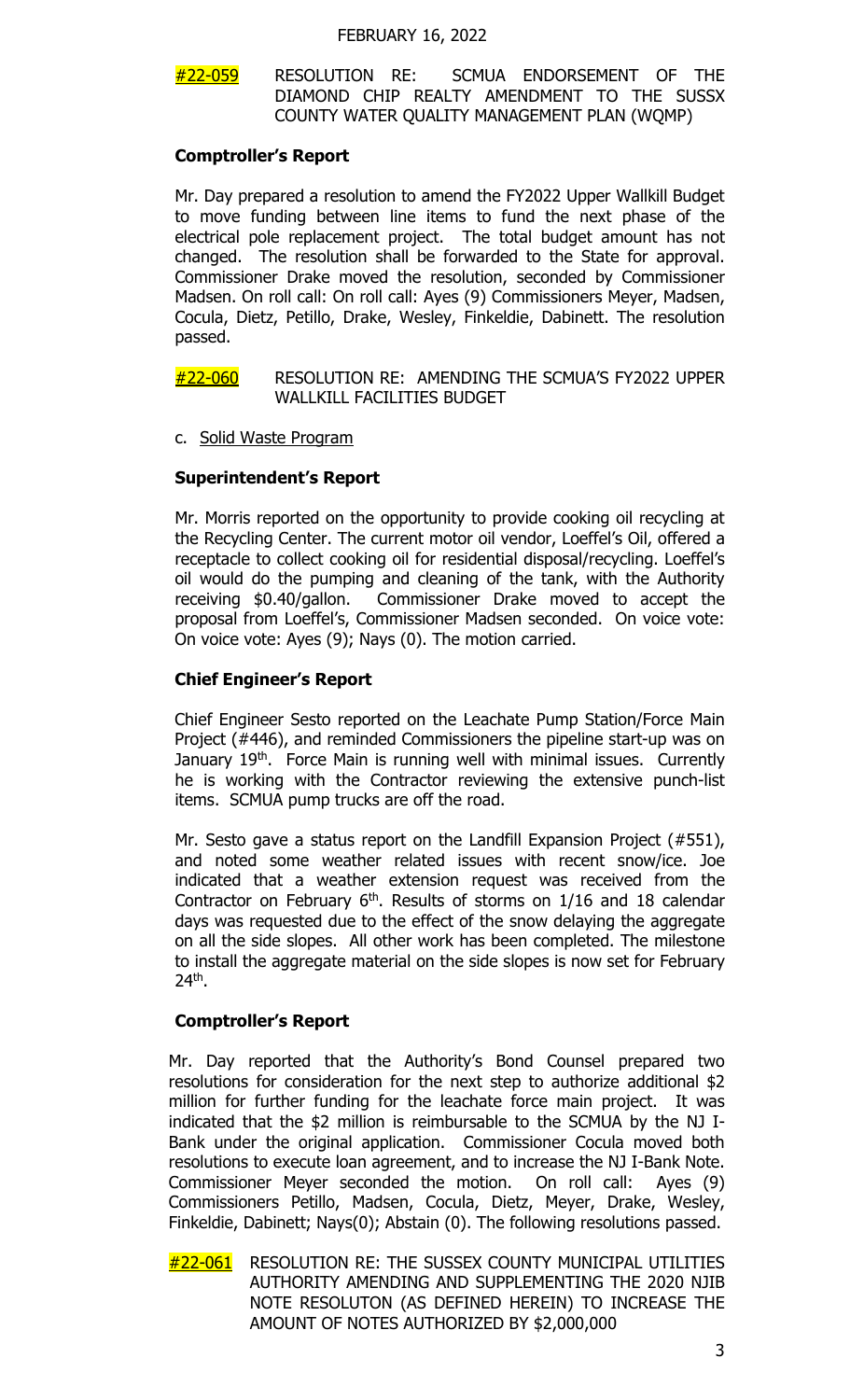#### FEBRUARY 16, 2022

- #22-062 RESOLUTION RE: AMENDING AND RESTATING RESOLUTION HERETOFORE DULY ADOPTED BY THE SUSSEX COUNTY MUNICIPAL UTILITIES AUTHORITY ON MAY 6, 2020 AND ENTITLED "RESOLUTION AUTHORIZING THE EXECUTION AND DELIVERY OF LOAN AGREEMENTS TO BE EXECUTED BY THE SUSSEX COUNTY MUNICIPAL UTILITIES AUTHORITY AND EACH OF THE NEW JERSEY INFRASTRUCTURE BANK AND THE STATE OF NEW JERSEY, ACTING BY AND THROUGH THE DEPARTMENT OF ENVIRONMENTAL PROTECTION, AND FURTHER AUTHORIZING THE EXECUTION AND DELIVERY OF AN ESCROW AGREEMENT, ALL PURSUANT TO THE STATE FISCAL YEAR 2020 NEW JERSEY WATER BANK (OR SUCH OTHER YEAR OF DESIGNATION AT DELIVERY)"
- d. General Authority Business

### **Executive Director's Report**

Mr. Varro reported that resolutions have been prepared to authorize execution of contracts for 2022 Professional Services that were appointed at the Authority's Reorganization Meeting. Mr. Varro reviewed the appointed firms through the RFP process. After discussions, the Auditing Services resolution was omitted for a separate vote. Commissioner Cocula moved all noted resolutions to authorize agreement executions by SCMUA Chairman and Secretary, seconded by Commissioner Cocula. On roll call: Ayes (9) Commissioners Petillo, Madsen, Cocula, Dietz, Meyer, Drake, Wesley, Finkeldie, Dabinett; Nays(0); Abstain (0). The following resolutions passed.

- #22-063 RESOLUTION RE: AUTHORIZING EXECUTION OF A PROFESSIONAL SERVICES AGREEMENT WITH THE FIRM OF CLEARY GIACOBBE ALFIERI JACOBS, LLC FOR THE FURNISHING OF GENERAL LEGAL COUNSEL SERVICES FOR THE SUSSEX COUNTY MUNICIPAL UTILITIES AUTHORITY – FEBRUARY 2, 2022 TO FEBRUARY 1, 2023
- #22-064 RESOLUTION RE: AUTHORIZING EXECUTION OF A PROFESSIONAL SERVICES AGREEMENT WITH THOMAS PROL, ESQ. OF SILLS, CUMMIS & GROSS P.C. FOR THE FURNISHING OF SPECIAL COUNSEL SERVICES ON ENVIRONMENAL MATTERS FOR THE SUSSEX COUNTY MUNICIPAL UTILITIES AUTHORITY – FEBRUARY 2, 2022 to FEBRUARY 1, 2023
- #22-065 RESOLUTION RE: AUTHORIZING THE EXECUTION OF A PROFESSIONAL SERVICES AGREEMENT WITH JOHN HALL, ESQ. OF HALL AND ASSOCIATES FOR THE FURNISHING OF CERTAIN LEGAL SERVICES IN REGARD TO WASTEWATER AND SOLID WASTE FACILITIES NJPDES PERMITS, WATERSHED MANAGEMENT PLANNING AND RELATED MATTERS FOR THE SUSSEX COUNTY MUNICIPAL UTILITIES AUTHORITY – FEBRUARY 2, 2022 TO FEBRUARY 1, 2023
- #22-066 RESOLUTION RE: AUTHORIZING EXECUTION OF A PROFESSIONAL SERVICES AGREEMENT WITH PHOENIX ADVISORS FOR FINANCIAL ADVISORY SERVICES – 2022
- #22-067 RESOLUTION RE: AUTHORIZING THE EXECUTION OF A PROFESSIONAL SERVICES AGREEMENT WITH JOHN<br>CANTALUPO OF ARCHER & GREINER, P.C. FOR THE CANTALUPO OF ARCHER & FURNISHING OF BOND COUNSEL SERVICES FOR THE SUSSEX COUNTY MUNICIPAL UTILITIES AUTHORITY – FEBRUARY 2, 2022 TO FEBRUARY 1, 2023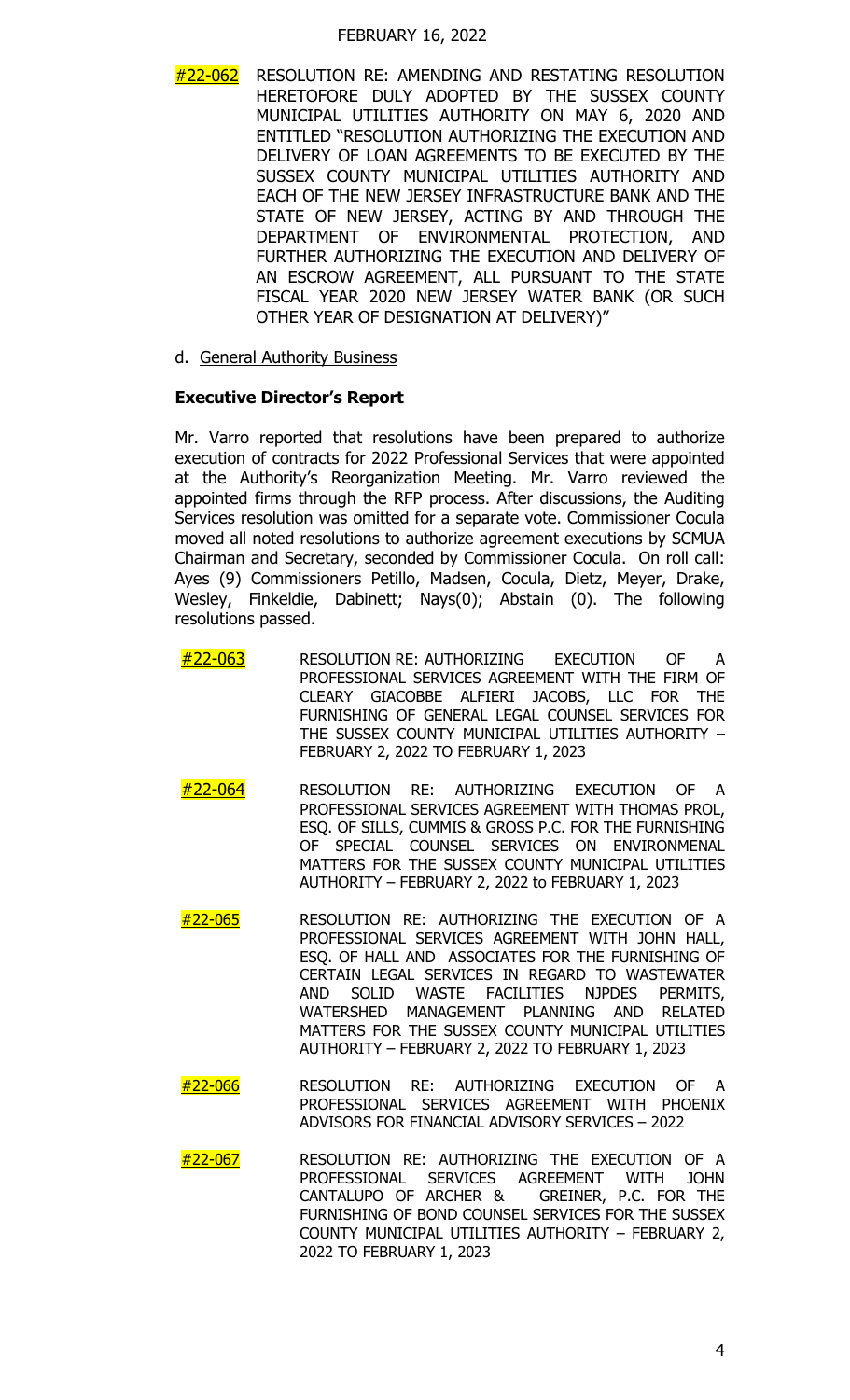- #22-068 RESOLUTION RE: AUTHORIZING EXECUTION OF A PROFESSIONAL SERVICES AGREEMENT WITH MOTT MACDONALD FOR GENERAL AND SPECIALIZED WASTEWATER CONSULTING ENGINEERING SERVICES FOR 2022
- <mark>#22-069</mark> RESOLUTION RE: AUTHORIZING EXECUTION OF A PROFESSIONAL SERVICES AGREEMENT WITH PS&S FOR GENERAL AND SPECIALIZED WASTEWATER FACILITIES<br>CONSULTING ENGINEERING SERVICES AND CONSULTING ENGINEERING SERVICES AND ENVIRONMENTAL LSRP SERVICES FOR 2022
- <mark>#22-070</mark> RESOLUTION RE: AUTHORIZING EXECUTION OF A PROFESSIONAL SERVICES AGREEMENT WITH SUBURBAN CONSULTING ENGINEERS FOR GENERAL AND SPECIALIZED WASTEWATER FACILITIES CONSULTING ENGINEERING SERVICES FOR 2022
- #22-071 RESOLUTION RE: AUTHORIZING EXECUTION OF A PROFESSIONAL SERVICES AGREEMENT WITH KLEINFELDER FOR SPECIALIZED WATER QUALITY STUDIES CONSULTANT FOR 2022
- #22-072 RESOLUTION RE: AUTHORIZING EXECUTION OF A PROFESSIONAL SERVICES AGREEMENT WITH ARM GROUP, INC. FOR GENERAL AND SPECIALIZED SOLID WASTE FACILITIES CONSULTING ENGINEERING SERVICES - 2022
- #22-073 RESOLUTION RE: AUTHORIZING EXECUTION OF A PROFESSIONAL SERVICES AGREEMENT WITH TETRATECH FOR GENERAL AND SPECIALIZED SOLID WASTE CONSULTING ENGINEERING SERVICES – 2022
- <mark>#22-074</mark> RESOLUTION RE: AUTHORIZING EXECUTION OF A PROFESSIONAL SERVICES AGREEMENT WITH STEARNS, CONRAD AND SCHMIDT (SCS ENGINEERS) FOR GENERAL AND SPECIALIZED SOLID WASTE CONSULTING ENGINEERING SERVICES – 2022
- #22-075 RESOLUTION RE: AUTHORIZING EXECUTION OF A PROFESSIONAL SERVICES AGREEMENT WITH GABEL ASSOCIATES FOR SPECIALIZED ENERGY CONSULTING FOR 2022
- #22-076 RESOLUTION RE: AUTHORIZING EXECUTION OF A PROFESSIONAL SERVICES AGREEMENT WITH TRINITY CONSULTANTS FOR GENERAL AND SPECIALIZED AIR PERMIT CONSULTING SERVICES FOR 2022
- #22-077 RESOLUTION RE: AUTHORIZING EXECUTION OF A PROFESSIONAL SERVICES AGREEMENT WITH LOUIS J. WEBER & ASSOCIATES, INC.(WEBER) FOR PROFESSIONAL SURVEYING SERVICES IN REGARD TO THE SOLID WASTE AND WASTEWATER FACILITIES AND RELATED MATTERS FOR THE SUSSEX COUNTY MUNICIPAL UTILITIES AUTHORITY FOR FISCAL YEAR - 2022
- #22-078 RESOLUTION RE: AUTHORIZING EXECUTION OF A PROFESSIONAL SERVICES AGREEMENT WITH DAVEY RESOURCE GROUP FOR SPECIALIZED ENVIRONMENTAL SERVICES IN REGARD TO THE SOLID WASTE AND WASTEWATER FACILITIES AND RELATED MATTERS FOR THE SUSSEX COUNTY MUNICIPAL UTILITIES AUTHORITY FOR FISCAL YEAR – 2022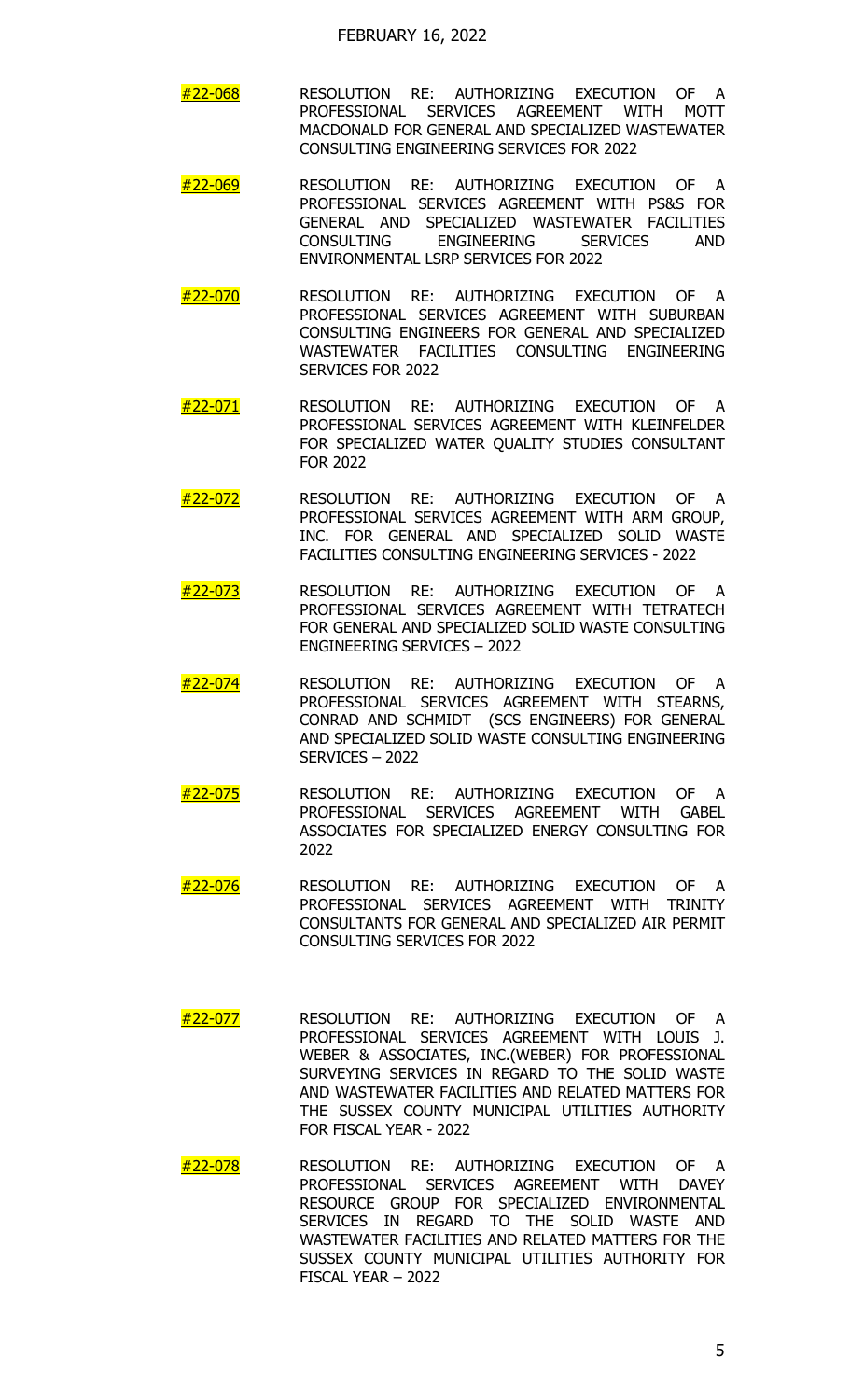#### FEBRUARY 16, 2022

 $\#$ 22-079 RESOLUTION RE: AUTHORIZING EXECUTION OF PROFESSIONAL SERVICES AGREEMENT WITH HAZEN AND SAWYER FOR WASTEWATER CONSULTING ENGINEERING SERVICES FOR 2022

 The resolution regarding authorizing the execution of a professional services agreement with Wielkotz & Co. was moved by Commissioner Cocula, seconded by Commissioner Drake. On roll call: Ayes (8) Commissioners Petillo, Madsen, Cocula, Dietz, Meyer, Drake, Finkeldie, Dabinett; Nays(1) Commissioner Wesley; Abstain (0). The resolution passed.

#22-080 RESOLUTION RE: AUTHORIZING EXECUTION OF A PROFESSIONAL SERVICES CONTRACT WITH PAUL CUVA, C.P.A. OF THE FIRM OF WIELKOTZ & COMPANY, LLC FOR AUDITING SERVICES IN PERFORMING THE ANNUAL AUDIT<br>OF THE SUSSEX COUNTY MUNICIPAL UTILITIES OF THE SUSSEX COUNTY MUNICIPAL UTILITIES AUTHORITY'S FISCAL YEAR 2022

#### **Comptroller's Report**

Mr. Day reported that the State finally provided the pension information to the SCMUA's Auditor for the 2020 Audit. Wielkotz & Co. completed the draft version and recently provided copies to the Executive Director and Comptroller for review. Mr. Day will provide the audit report to Commissioners after review and comments are sent back to the Auditor for final.

e. Personal Matters

### **Solid Waste Superintendent's Report**

Mr. Morris prepared a resolution for the authorization for official leave for personal illness for three months for solid waste employee NM5930. Commissioner Dabinett moved the resolution, seconded by Commissioner Cocula. On voice vote: Ayes (9); Nays(0); Abstain (0). The resolution passed.

- #22-081 RESOLUTION RE: AUTHORIZATION TO GRANT A THREE (3) MONTH "OFFICAL LEAVE OF ABSENCE FOR A PERSONAL ILLNESS" FOR NM5930
- 8. Financial Transactions
	- a. Payment of Bills

FINANCIAL CONSENT AGENDA – Chairman Petillo asked for a motion to approve the Financial Consent Agenda (FCA). On roll call:

| Res #22-082 Financial Consent Agenda |     |                 |     |     |         |        |
|--------------------------------------|-----|-----------------|-----|-----|---------|--------|
| Commissioner                         | 1st | 2 <sub>nd</sub> | Yea | Nay | Abstain | Absent |
| PETILLO                              |     |                 | x   |     |         |        |
| <b>MADSEN</b>                        | x   |                 | x   |     |         |        |
| <b>COCULA</b>                        |     |                 | x   |     |         |        |
| <b>DIETZ</b>                         |     |                 | x   |     |         |        |
| <b>DRAKE</b>                         |     | x               | x   |     |         |        |
| <b>MEYER</b>                         |     |                 | x   |     |         |        |
| <b>WESLEY</b>                        |     |                 | x   |     |         |        |
| <b>FINKELDIE</b>                     |     |                 | x   |     |         |        |
| <b>DABINETT</b>                      |     |                 | x   |     |         |        |

#22-082 RESOLUTION RE: CONSENT AGENDA – BILL PAYING LIST